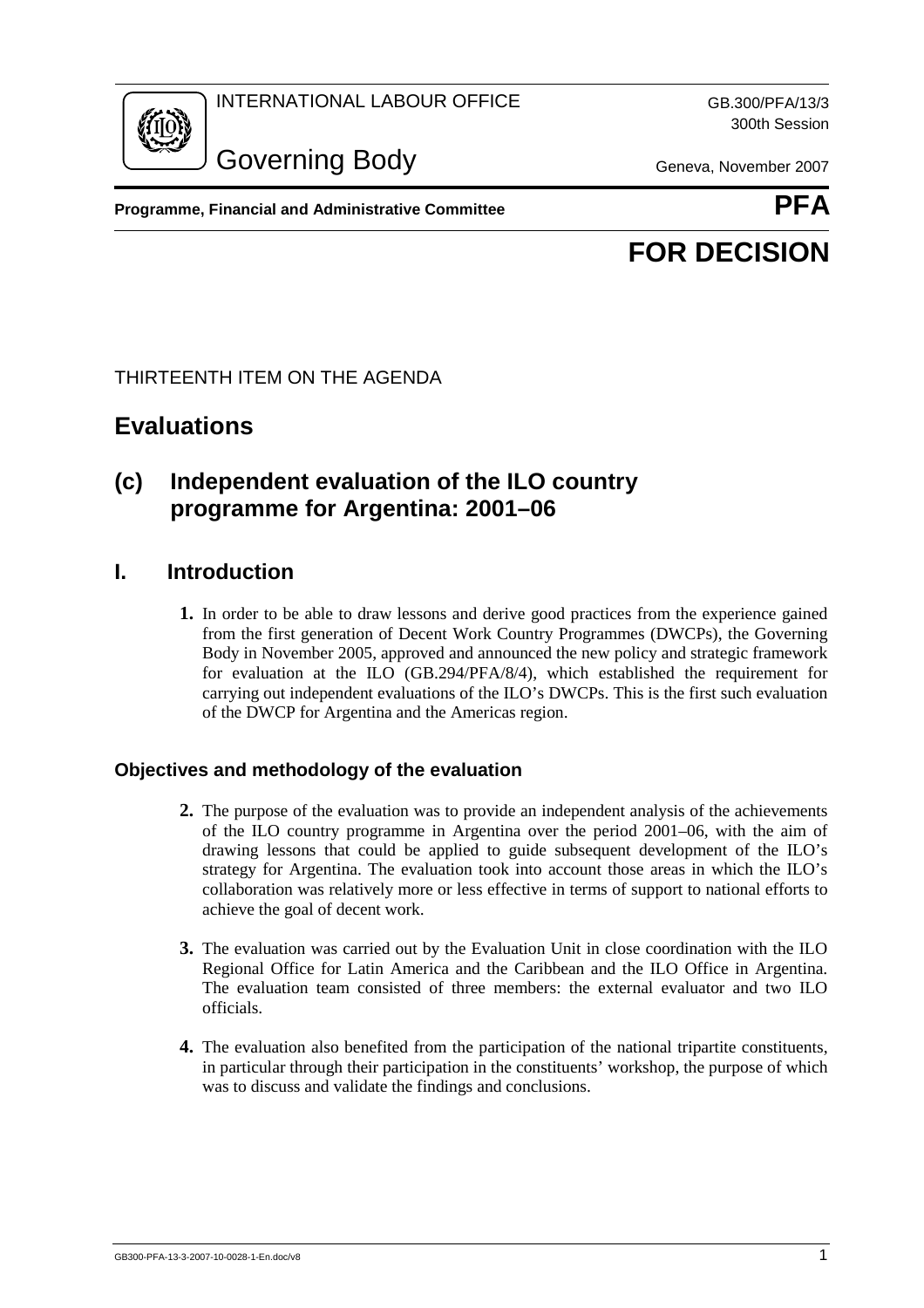## **II. Argentina: From general crisis to specific problems of development**

- **5.** After four years of recession, poverty and growing unemployment, together with low consumer and investor confidence, towards the end of 2001 and early 2002, the Government adopted a package of measures which paralysed the financial system, led to a suspension in the servicing of the public debt to private creditors, and resulted in currency convertibility being abandoned, thereby aggravating the legal and regulatory uncertainty; this had serious consequences for the production of goods and services and resulted in extremely high social costs. During the first half of 2002, the sharp drop in employment resulting from the overall fall in activity continued and indeed accelerated.
- **6.** By the end of 2002, Argentina's gross domestic product (GDP) had fallen by 20 per cent over a four-year period, leaving more than half the population below the poverty line. The persistent drop in GDP resulted in a slowdown in the growth of employment, which grew by less than 1 per cent between May 1998 and the end of 2000. By October 2001, total employment was more than two points below the corresponding figure for May 1998. Unemployment affected different categories of workers more or less equally, although heads of households suffered particularly high levels: at the beginning of the 1990s, the rate was only around 3 per cent but reached 12 per cent by the end of 2001.

## **Institutional normalization and its social instruments**

- **7.** The serious social problems prompted the adoption of emergency measures to help the poorest groups of the population. The central pillar of the assistance policy was the Social Emergency Plan initiated by *Diálogo Argentino*. The plan was intended to offer solutions for those in greatest need through food, health, housing, and school attendance programmes and, in particular, by transferring income to the groups worst affected by poverty and unemployment. These programmes were co-financed by the World Bank and the Inter-American Development Bank.
- **8.** The Programme for Unemployed Heads of Household *(Programa Jefes y Jefas de Hogar Desocupados)* was undoubtedly the most visible and ambitious in scale, with about 2 million beneficiaries receiving a monthly grant of 150 pesos (US\$50) each. This programme was rapidly extended. The total amount of money distributed in 2002 was \$760 million, and that figure rose to more than \$3 billion the following year. The latter figure represented almost 1 per cent of GDP and 5.2 per cent of total federal public expenditure.
- **9.** The moderate increase in average incomes in real terms, and the improved distribution of wages among employed persons that has been observed since early 2003, together with the generalized growth in employment that began the previous year, were all factors that contributed to a reduction in the household income concentration and poverty during the recovery. The incidence of poverty and extreme poverty fell from the highest levels reached in September 2002, from 57.5 per cent and 27.5 per cent, respectively, of the population to 27 per cent and 9 per cent in the second half of 2006.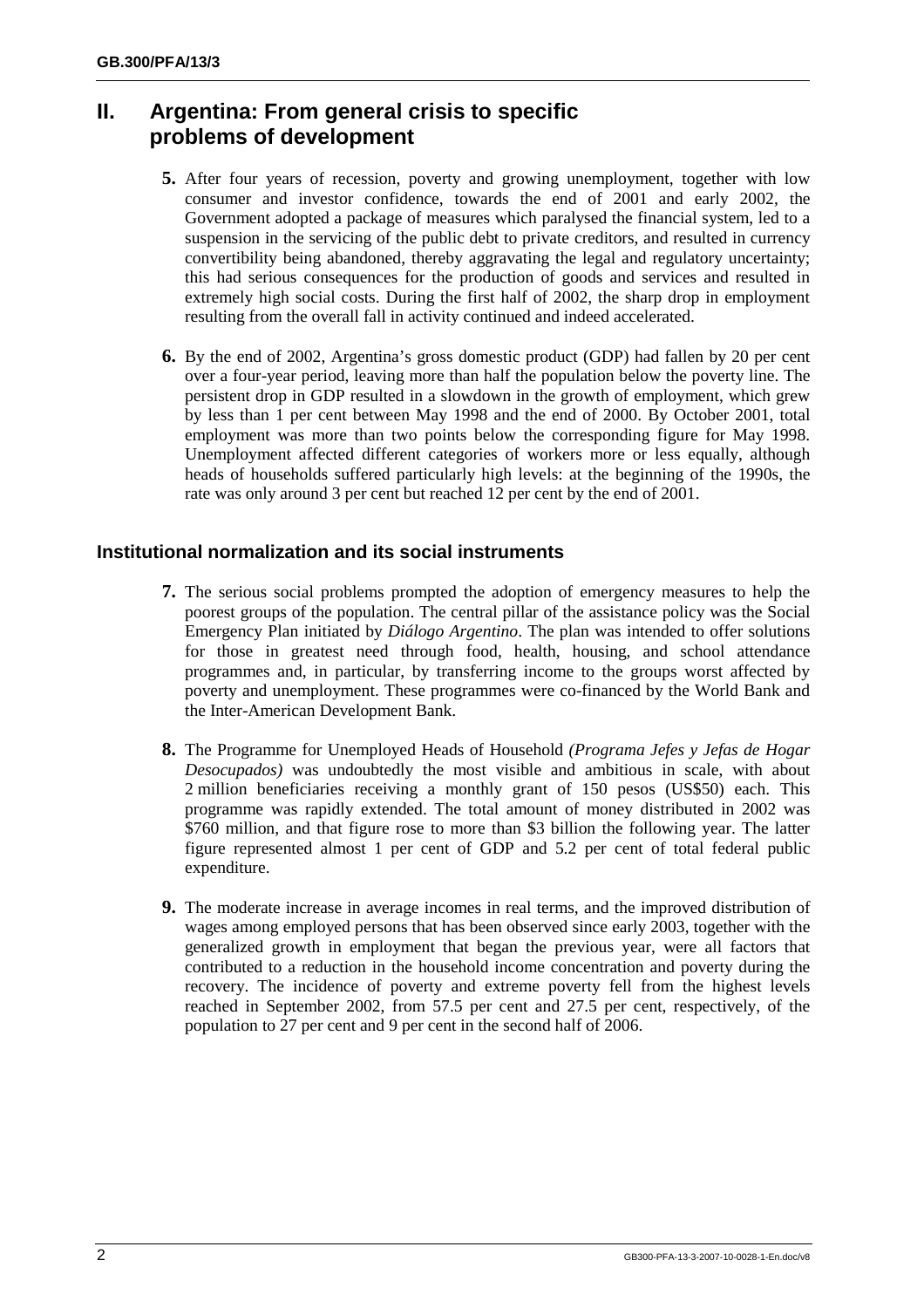## **III. Towards a national decent work programme**

## **Relevance of the programmes in the economic, political and social context**

- **10.** The ILO's activities during the period of the evaluation were defined in terms of the strategic priorities whose development in 2005 came together with the National Decent Work Programme. These activities took place in a context of strategic priorities and of the political, economic and social variables that characterized the period 2001–06. That meant that one aim of these activities was to ensure the relevance of the technical assistance provided in conditions subject to considerable change.
- **11.** The prevailing national conditions showed the importance of strengthening the State's institutions and of coordinating its public policies around objectives shared by the other constituents. Technical assistance to the Ministry of Labour, Employment and Social Security (MTESS) was thus a fundamental condition for redefining the role of the State as principal guarantor of the fundamental rights at work and active promoter of policies aimed at achieving economic growth with decent jobs.

#### **Incorporation and adaptation of the decent work concept**

- **12.** The Decent Work Agenda became embedded in the programme for Argentina when in 2003, at the request of the Office, the Government, in agreement with the United Nations system, included "Objective 3: Promotion of decent work" in the Millennium Development Goals for Argentina.
- **13.** In addition, Law No. 25.877 "Regulations for Labour Code", approved in 2004, stipulates in article 7 that: "The Ministry of Labour, Employment and Social Security shall promote the inclusion of the concept of decent work in public policy at the national, provincial and municipal levels." The ILO Office in Argentina assisted with drafting this legislation.
- **14.** The concept of decent work and the need to promote it has been incorporated in laws and regulations, budget documents and statements, and also expanded on in speeches made by the President, the Ministers of Labour and Foreign Affairs, and in statements made by the social actors in different forums. It has been taken up and examined in numerous press articles.
- **15.** The concept since 2003 has started to find its way into different regional and international declarations and instruments, such as the Buenos Aires Consensus of 2003 and the Copacabana Statement of 2004, both of which were signed by the Presidents of Argentina and Brazil. The Regional Conference on Employment organized in Buenos Aires in April 2004 under the auspices of MERCOSUR's Social and Labour Commission produced a final Declaration signed by the Ministers of Labour of the member States. This included many of the points raised by the ILO in the discussion paper, and affirms that: "In the light of the recommendations of the International Labour Organization, the countries of MERCOSUR, as Members of the ILO, assume that decent work is a fundamental condition for the sustainable development of member States and for successful economic integration of the region."
- **16.** The Fourth Summit of the Americas, which took place in Mar del Plata in Argentina in November 2005, included, at the request of Argentina's Minister for Foreign Affairs, a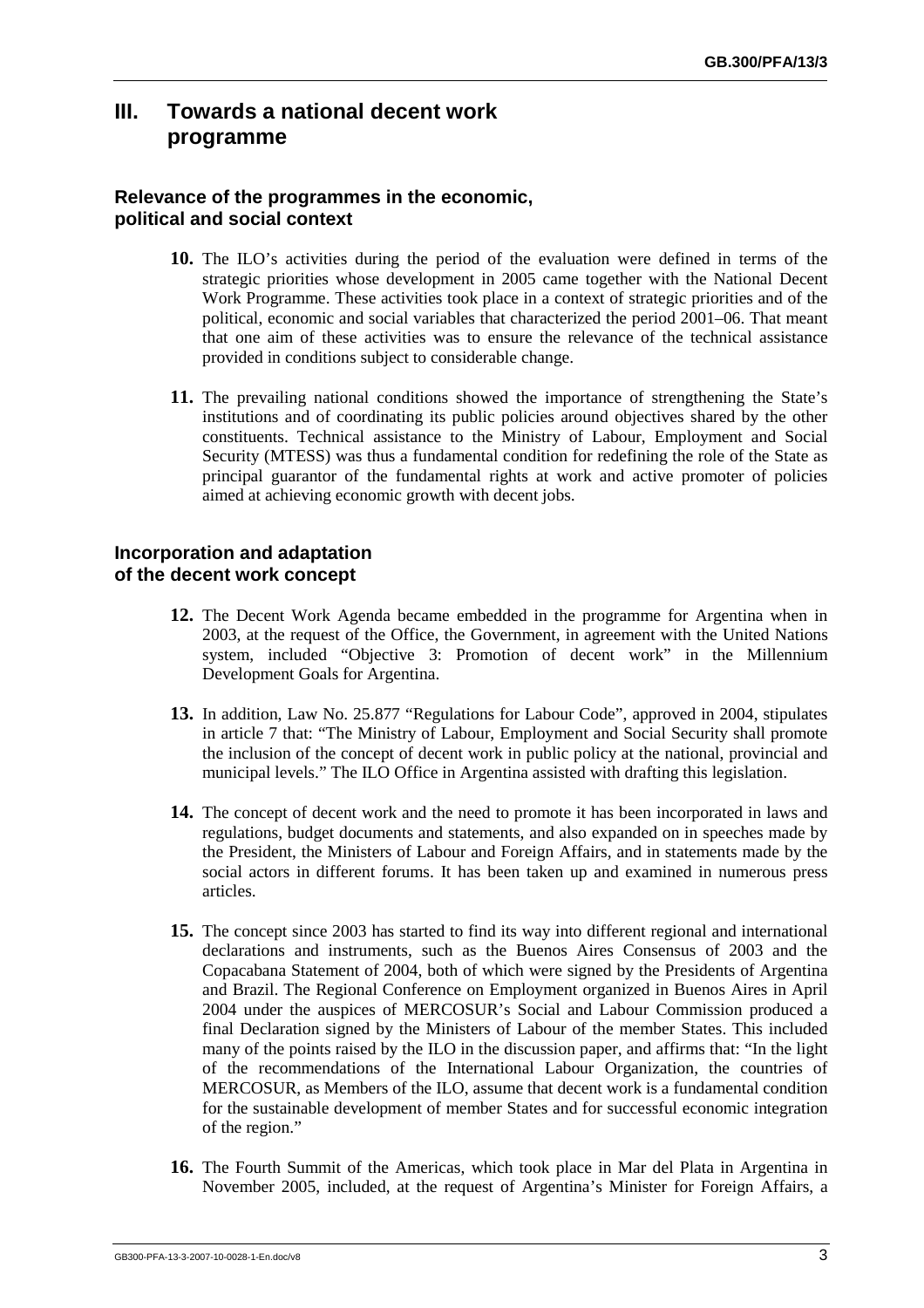meeting on the theme of "Creating jobs to combat poverty and strengthen democratic governance". The ILO featured prominently on the agenda at the meeting of which the Director-General set out the ILO's strategic vision. The Declaration includes to a notable degree the concept of decent work.

## **IV. Implementation of the ILO programme for Argentina**

- **17.** The strong commitment of the Government and society in Argentina to the principles of decent work led in June 2004 to the signing of the Memorandum of Understanding by the ILO Director-General, the Minister of Labour, and representatives of Argentinian employers and workers in the ILO Governing Body. The Memorandum sets out the agreement reached on the implementation of the National Decent Work Programme (2005–07) and defines the programme framework for it. According to the Memorandum, the programme comprises two main areas of emphasis. The first is integration of economic and social policies to give priority to the creation of decent jobs. The second refers to the policies of the MTESS in five priority areas:
	- $\blacksquare$  active employment and training policies;
	- $\blacksquare$  policies to regularize non-registered work and improve working conditions;
	- $\blacksquare$  national programme for the elimination of child labour;
	- $\blacksquare$  policies to improve incomes;
	- ! policies to extend the scope of the social protection and unemployment insurance system; and
	- $\blacksquare$  policies relating to adjustment of the social security system.
- **18.** The technical assistance programme was drawn up on the basis of this programme framework, in the light of local requirements, especially of the Ministry of Labour, and taking into account the ILO's capacity to respond its comparative advantages in the region and at headquarters. From the beginning of 2002 onwards, the ILO allocated considerable technical and financial resources to supporting Argentina during the crisis. That flow of resources had not existed throughout the decade before the period considered in this report. The Governing Body in 2002 approved the project on "Meeting the decent work challenge in the Argentinian crisis", funded from surplus funds from the 2000–01 biennium.
- **19.** In addition, with the support of the InFocus Programme on Crisis Response and Reconstruction (IFP/CRISIS), a significant contribution was secured from the Government of Italy for the implementation of the Integrated Support Programme for the Reactivation of Employment in Argentina (AREA). Implementation of this began in 2004 with the involvement of *Italia Lavoro*, an Italian government agency. The programme, like other projects, is integrated into the National Decent Work Programme, and its principal goals include "Contributing to the improvement of conditions of employment and employability in Argentina". Its main strategic thrusts are: support to the MTESS in the process of introducing active employment policies, in improving employment services and vocational training for the working population, and in launching local economic development strategies.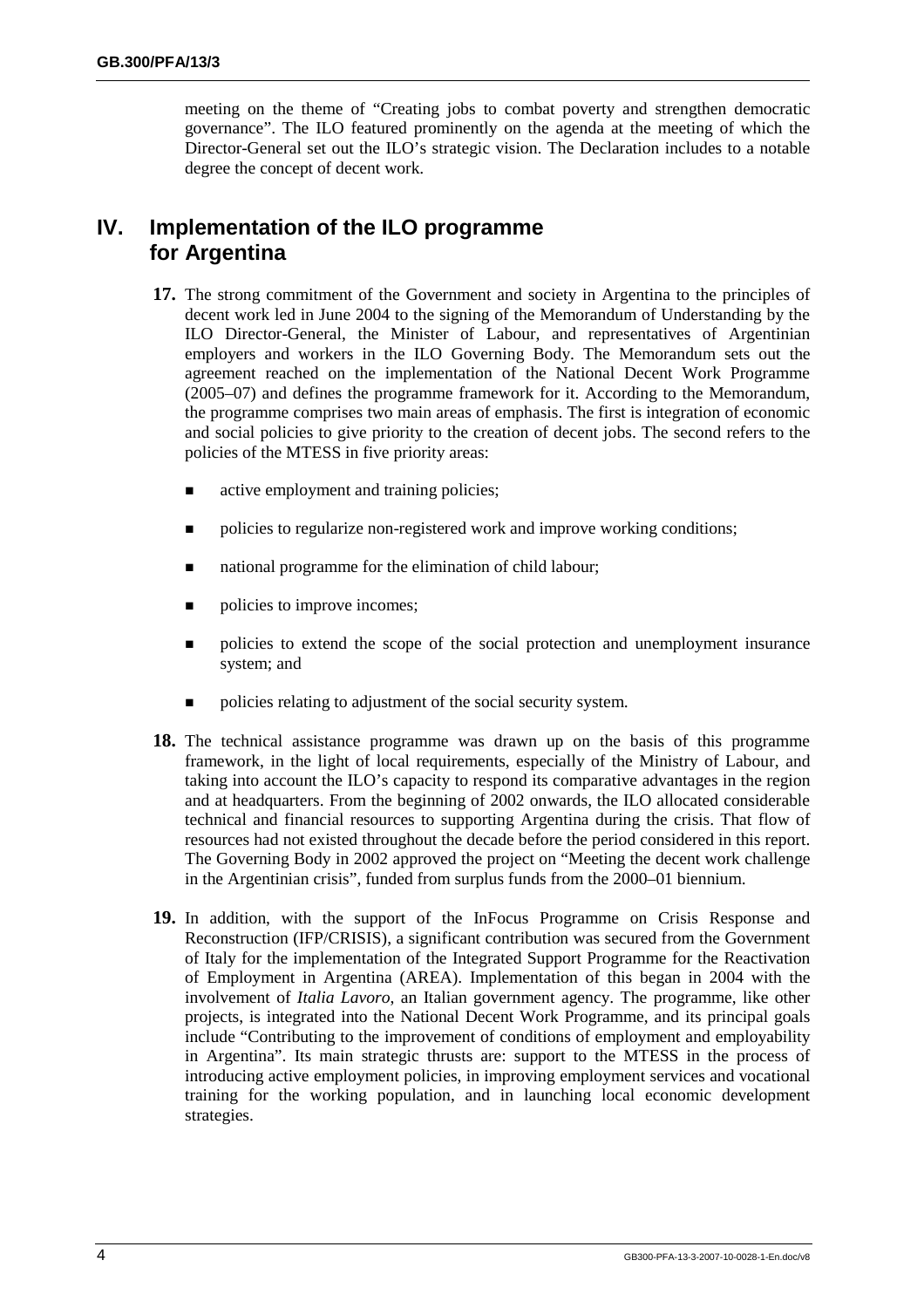### **Technical assistance and means of action**

- **20.** Almost throughout the decade preceding the period considered in the report, ILO technical cooperation in Argentina did not have national programmes of sufficiently broad coverage and continuity, or the necessary financial resources, to achieve progress.
- **21.** The first Memorandum of Understanding, signed by the Government and the representatives of employers' and workers' organizations in the ILO Governing Body, dates from March 2002. It lays down the main aspects of the special technical cooperation programme funded and monitored by IFP/CRISIS. This was a response to the urgent nature of the crisis in Argentina.
- **22.** As regards technical assistance, the ILO has channelled its efforts through the technical support to the MTESS and collaborated in the institutional strengthening of the latter. From the beginning, the Unemployed Heads of Household Programme, which provides financial assistance to unemployed people, was the pillar of the Government's efforts in this area and was supported by the ILO.
- **23.** The technical cooperation programmes, above all the special technical cooperation programme of IFP/CRISIS, "Meeting the decent work challenge in the Argentinian crisis" and the National Decent Work Programme (2005–07) resulted in numerous studies, laws, decrees, meetings and workshops. The programmes are based on medium- and long-term objectives, especially the National Decent Work Programme, priority being given, as social and economic conditions improve and at the request of the MTESS, to direct technical assistance.

#### **Mobilizing resources**

- **24.** The analysis will also cover the resources deployed by the ILO in Argentina during the period of the evaluation for the purpose of achieving the strategic priorities, and some of the particular priorities of the technical cooperation programmes. Some 51.90 per cent of total resources for that period were derived from national technical cooperation programmes, 27.68 per cent from regional projects, and only 20.42 per cent from the regular budget.
- **25.** A total of 23.30 per cent of resources was allocated to activities relating to priority No. 1; 58.78 per cent to priority No. 2; and 8.89, 5.89 and 3.14 per cent respectively to priorities Nos 3 and 4 and the cross-cutting priorities.
- **26.** The appendix sets out data on budget expenditure by the ILO Office in Buenos Aires for the period of the evaluation. The data for the period up to 2005 are set out by biennium and include data for the year 2000, which is outside the period of the review. The data show expenditure from budget resources.  $<sup>1</sup>$ </sup>

### **Tripartite collaboration**

**27.** The Ministry of Labour has been both the principal partner with the ILO in its activities and the main beneficiary. Relations between the ILO and the Ministry have been very beneficial, both for the ILO and its Buenos Aires Office and for the Ministry, and this is perceived to be the case by the various actors, both institutions and individuals.

<sup>1</sup> Source: ILO Office in Argentina, data provided at the request of the consultant.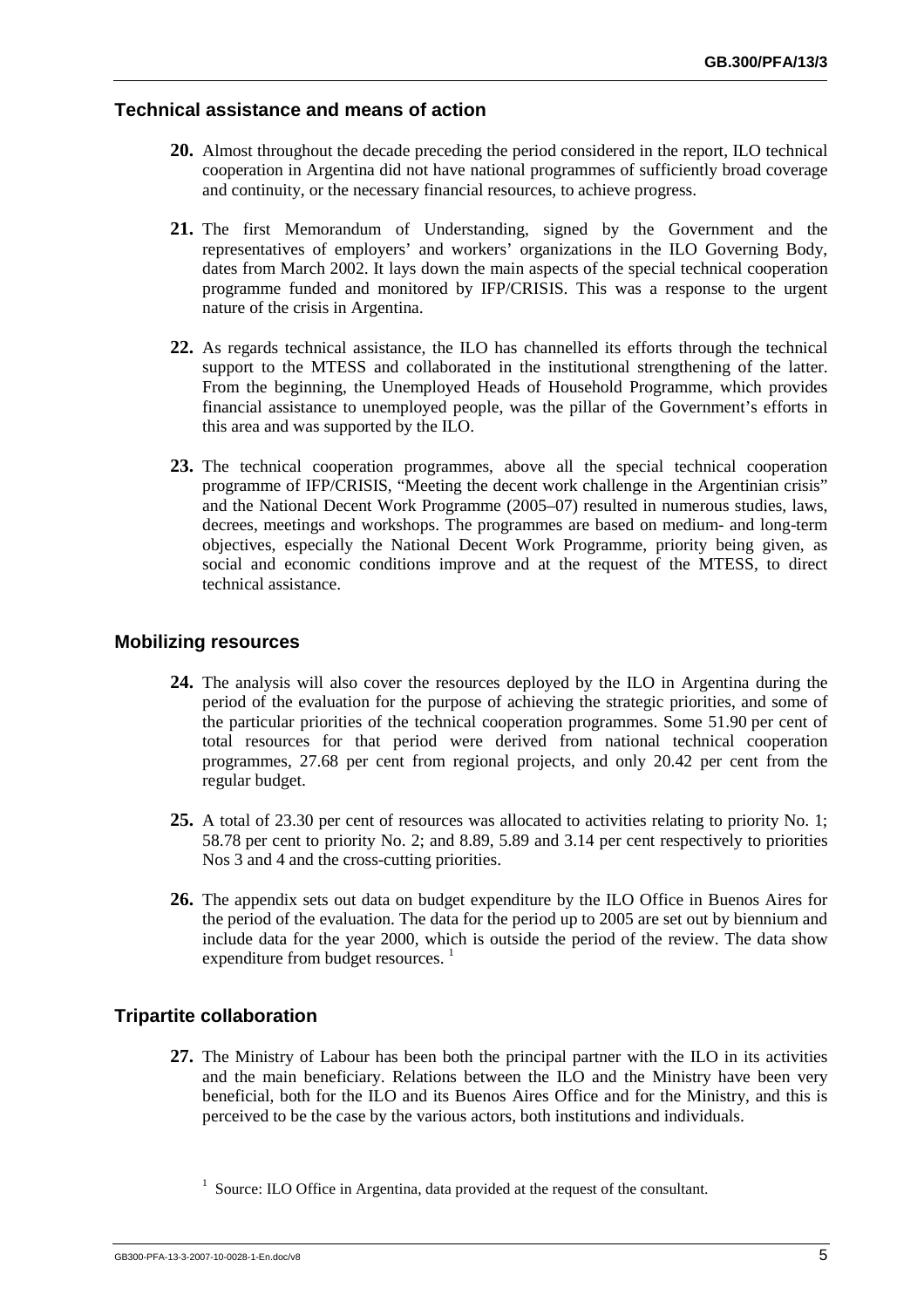- **28.** Political and institutional relations with the General Confederation of Labour (CGT) have been very good, as has been recognized by those involved. This relationship has led to significant successes which in turn led to the Memorandum of Understanding and technical cooperation agreements. The joint efforts during the crisis and the incorporation of the decent work concept are examples of this. With regard specifically to technical cooperation activities, the focus has been on initiatives to strengthen institutions, training, and promotion of the fundamental principles and rights at work.
- **29.** Political and institutional relations with the Argentine Industrial Union (UIA) have been very positive, in the view of both sides. The UIA's commitment to the notion of tripartism appears to reflect the convictions of individuals who ensure that topics are followed up, with the agreement of the rest of that organization.
- **30.** The importance of tripartite participatory machinery is seen in different activities but especially in the participation developed in various social dialogue bodies and in the participation of the constituents in tripartite follow-up machinery such as the coordination committees or consultative committees set up by the ILO Office in Argentina, ILO headquarters departments, regional offices, the MTESS as representative of the Government and the most representative organizations of employers and workers.

## **Collaboration with other international cooperation institutions**

- **31.** As already indicated, the period of the evaluation was marked in its early stages by social dialogue in which the United Nations and the entire system played a predominant and coordinated role. Once this period came to an end, and despite the existence of an umbrella agreement to allow coordinated action, such dialogue was not in evidence. The Office of the United Nations Development Programme (UNDP) was unable to create a sufficient incentive to overcome the obstacles of its own administration and elsewhere in the system, and as a result there have not been any coordination frameworks or operational contact points except for certain initiatives.
- **32.** In general, relations with the international institutions have been very good. A list of the projects implemented with funding from those sources alone is proof of this. The AREA programme, which has involved one of the most important financial contributions made by the ILO, has its roots in Italian assistance efforts. Spanish cooperation has also played an important part, especially through regional projects. It would be useful to involve the Spanish International Cooperation Agency (AECI) in projects intended specifically for Argentina. The United States and Canada have also made valuable contributions.

## **Organizational effectiveness**

- **33.** The process of evaluating the decent work programme for Argentina included a selfevaluation exercise with the National Decent Work Programme support group, led by the evaluation team. The exercise was carried out with the involvement of officials from the ILO Office in Buenos Aires, the AREA programme team, some technical experts from the Subregional Offices in Santiago and Lima and the Regional Office in Lima. The methodology consisted of a detailed survey, an evaluation matrix and a group discussion on the results, which was held by videoconference. The following topics were discussed:
	- $\blacksquare$  the programme's mission and vision statement;
	- the development and implementation of strategies;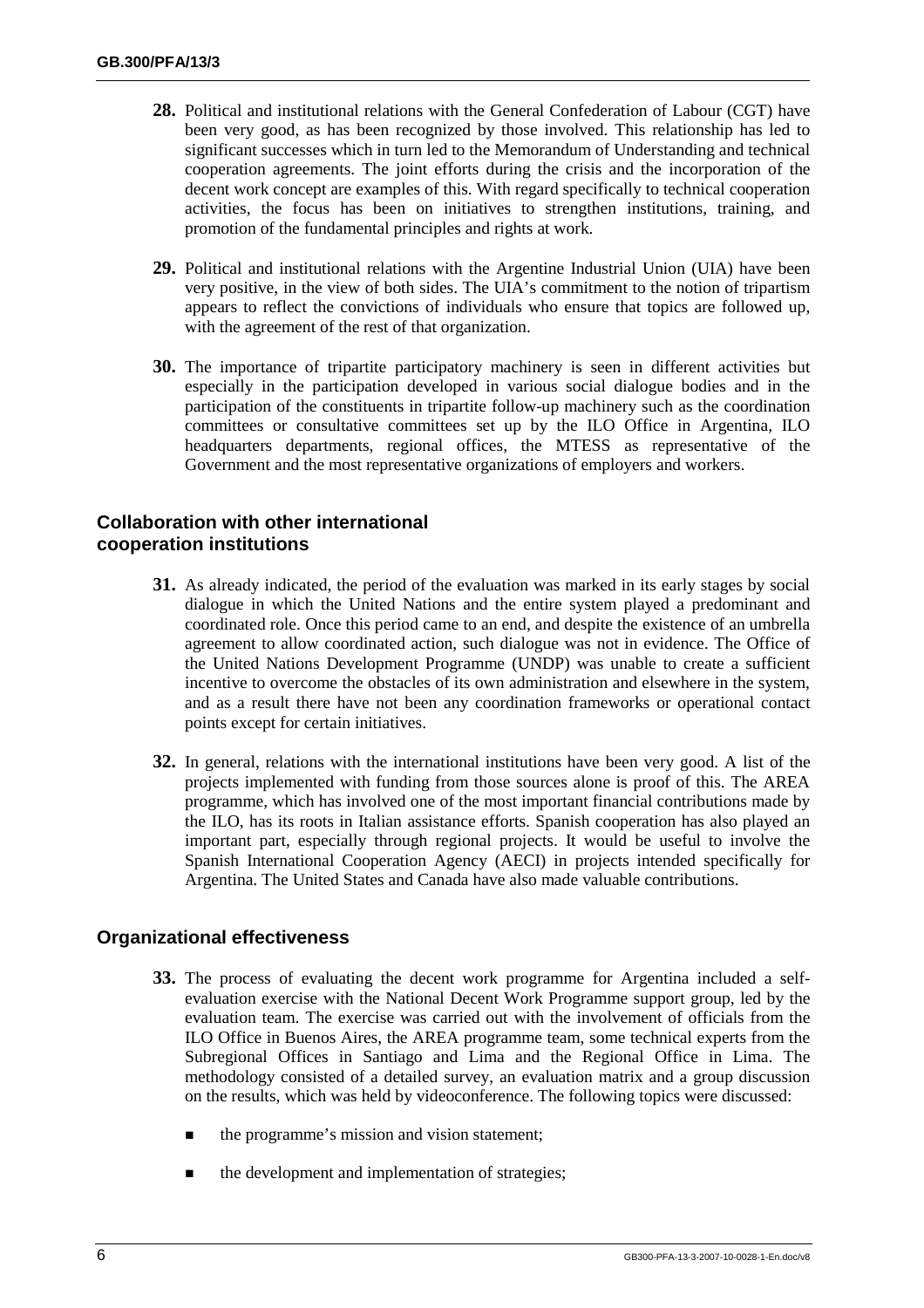- $\blacksquare$  the ability to build partnerships and achieve influence on policy;
- $\blacksquare$  internal management and collaboration;
- ! the skills needed to generate and use information on the programme's performance in terms of improving and innovating.
- **34.** In addition, the independent evaluator prepared a matrix setting out the main strengths, opportunities and weaknesses of the ILO Office and the threats (challenges) it has faced at each stage of the programme, including implementation, with emphasis on its policy position, its human assets, its organizational structure and its economic resources.
- **35.** These two exercises produced the same findings with regard to the opportunities and challenges facing the ILO in Argentina, on the basis of its experiences in managing and monitoring the programme. The findings that emerged from both exercises are set out below.

#### **Strengths**

- Its technical programming experience.
- ! Its technical experience in carrying out technical cooperation activities.
- ! The influence of the decent work concept at the local and international levels the ILO has affirmed this leading role.
- **I.** The institutional presence of the ILO, based on the respect it has earned from other actors in Argentina's society with regard to technical and policy issues, especially at the political and governmental levels.
- ! The ILO Office in Argentina has received significant support from and has maintained contact with the ILO headquarters in Geneva and the regional management team.

#### **Opportunities**

- The issue of giving employment priority over job quality.
- Its past performance could lead to more requests in the future from the ILO's main partner in Argentina: the Government.
- ! The incoming Government will, in all probability, support the thinking behind the foundations laid by the present Government.
- ! The MTESS has a sound technical and logistical structure, in particular in comparison with other state bodies.
- ! Strengthening workers' and employers' organizations: institutional coordination, and in particular tripartism, requires constituents (workers and employers) who are committed to the concept of decent work, strengthened relations with the ILO and a sound institutional basis.
- ! Improved coordination between multilateral institutions as a result of new interagency agreements and MTESS participation.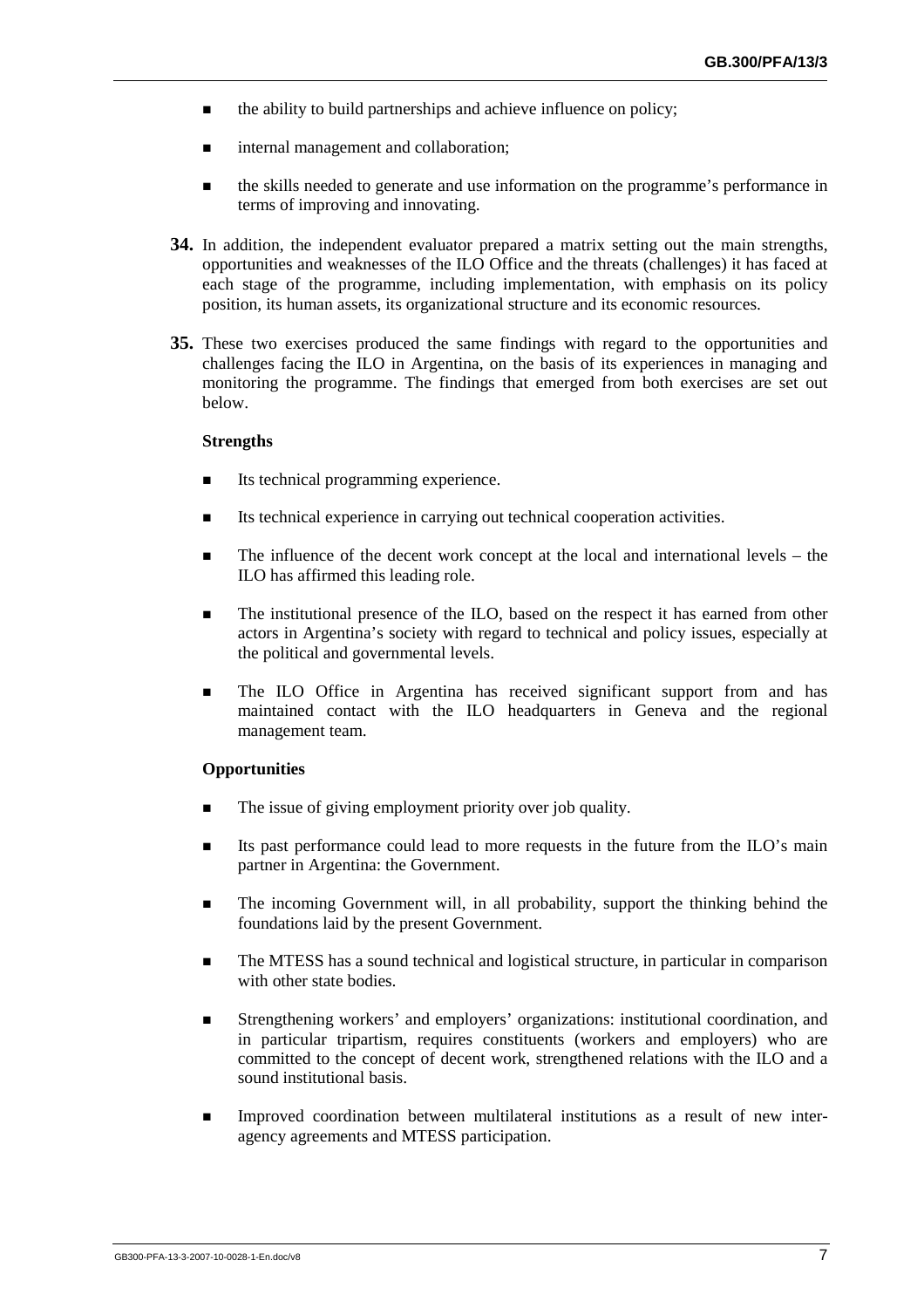#### **Weaknesses**

- The structure of funding sources is a matter of concern, given the scope of regular funding sources compared to that of extraordinary funding for cooperation programmes.
- **Efforts to measure the performance of the National Decent Work Programme and the** DWCP are affected by the lack of measurable indicators, goals and targets, owing to a lack of tools and inexperience in measuring programme results and performance.

#### **Risks**

- ! A reduction in donations, as donors might be less prepared to make contributions to Argentina now that they have seen that the country has emerged from its crisis.
- ! The possibility of changes to the hierarchy of government staff, particularly in the Ministry of Labour, which has, until now, been very closely attuned to the ILO in terms of programming and personnel.

### **Results**

- **36.** The results presented below correspond to specific activities which were carried out without measurement of performance and achievement using established indicators. The results correspond to the stated priorities but can only be evaluated from a qualitative point of view. An evaluation with more quantitative elements would be possible only if the results were more specific and better defined and if the corresponding performance indicators were set with the same conceptual precision.
- **37.** It should be noted, however, that this shortcoming was acknowledged by many of the officials who were interviewed, as was its solution, i.e. to provide more and better training on the correct formulation of objectives, results and performance indicators.

## **V. Results under each strategic priority**

- **38.** The ILO's contribution to the different indicator systems has made it possible to achieve significant results. Examples include the establishment and implementation of a system of decent work indicators (incorporating new dimensions such as dignity and security, wellbeing and equality, and freedom, as well as the gender dimension and its links with the Millennium Development Goals) and a subsystem of indicators for managing labour relations.
- **39.** As the National Decent Work Programme only entered into force in March 2005, its programme framework cannot be applied retroactively to the activities that were carried out prior to its establishment. Accordingly, the four pillars of the decent work concept are used as the reference programme framework, because, since the outset, these pillars have determined what type of post-crisis support has been received by Argentina. Each programme set its own objectives, taking into account the political and economic situation and local requirements – especially those of the Ministry of Labour.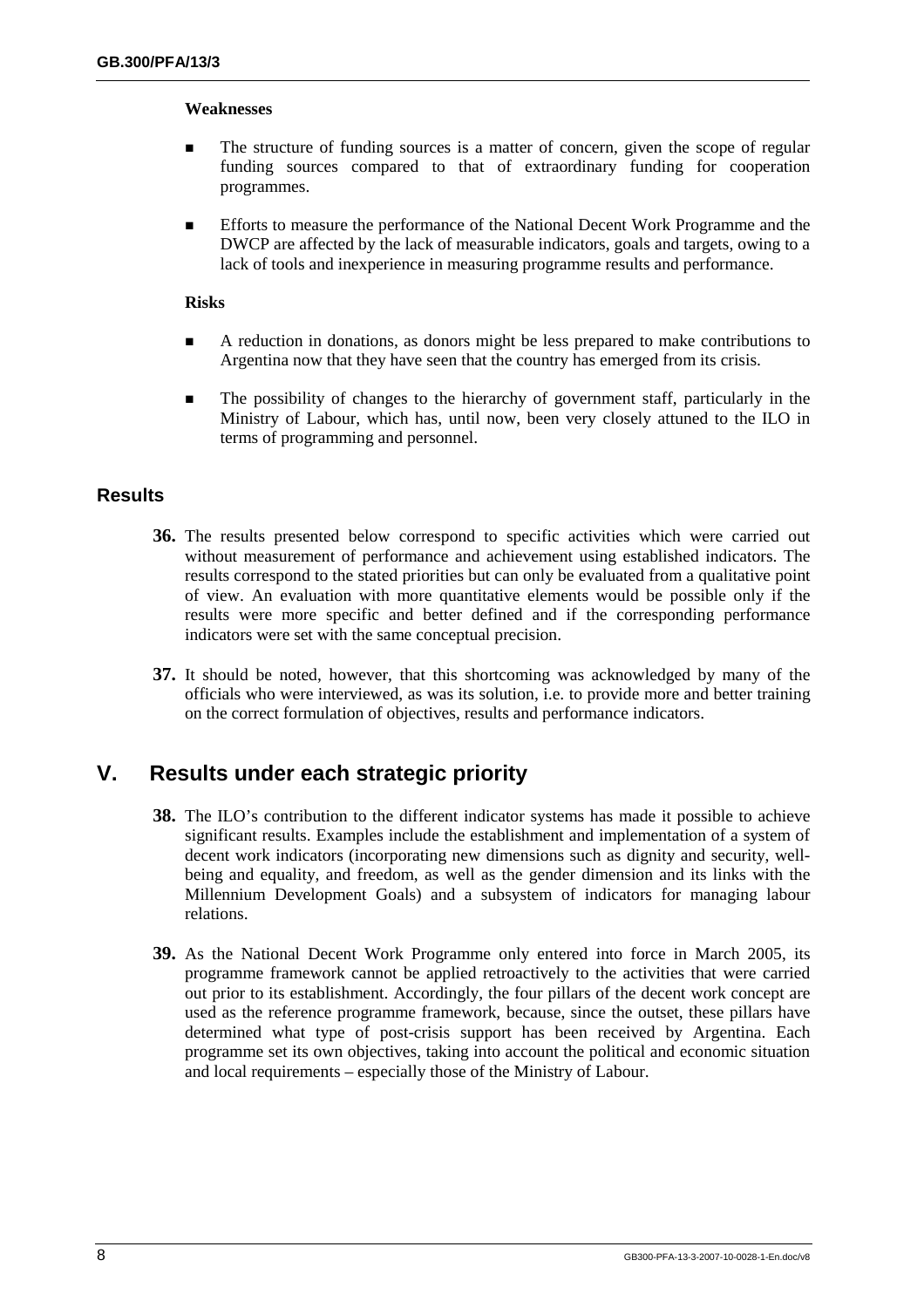## **Priority No. 1: Promoting and realizing the fundamental principles and rights at work**

- **40.** The main outcomes under this strategic priority can be grouped into the following categories:
	- $\blacksquare$  elimination of child labour;
	- promotion of fundamental principles and rights;
	- $\blacksquare$  decent work and its relationship with the fundamental principles and rights;
	- **EXECUTE:** freedom of association and fundamental rights; and
	- $\blacksquare$  indigenous and tribal peoples.
- **41.** The specific issue of the elimination of child labour is the one which produces the most significant and well-defined results. Progress has been made in the area of strategy and policy management (the establishment of the National Committee for the Elimination of Child Labour). The programme's technical cooperation activities were carried out with the support of the ILO, international cooperation and the private business sector, through corporate social responsibility projects. The programme is primarily funded by the Department of Labor of the United States and the AECI, with the participation of **UNICEF.**
- **42.** Attention is drawn to some of the results achieved by constituents, which could be largely due to the technical contributions and institutional support provided by the ILO:
	- ! Support for the Social and Labour Commission of MERCOSUR and, in particular, for the MTESS of Argentina, in organizing the Regional Conference on Employment, the outcome of which was a Declaration signed by the Ministers of Labour of Argentina, Brazil, Paraguay and Uruguay, which, for the first time in that region's history, incorporated most of the proposals contained in the document submitted by the ILO.
	- ! In November 2005, the Fourth Summit of the Americas was held in Mar del Plata, Argentina. The Regional Office had followed this initiative very closely from its early stages, particularly in view of the theme of the meeting, as proposed by the Ministry of Foreign Affairs of Argentina: "Creating jobs to combat poverty and strengthen democratic governance". The Director-General was personally invited to participate in the Summit to share the ILO's strategic vision. The Declaration adopted at the Summit includes to a notable degree the concept of decent work.

## **Priority No. 2: Creating greater opportunities for women and men to obtain decent incomes and employment**

**43.** The main outcomes under this priority can be grouped into the following categories:

- $\blacksquare$  employment, and especially decent work;
- $\blacksquare$  local development;
- **n** professional training:
- **If** improved income distribution; and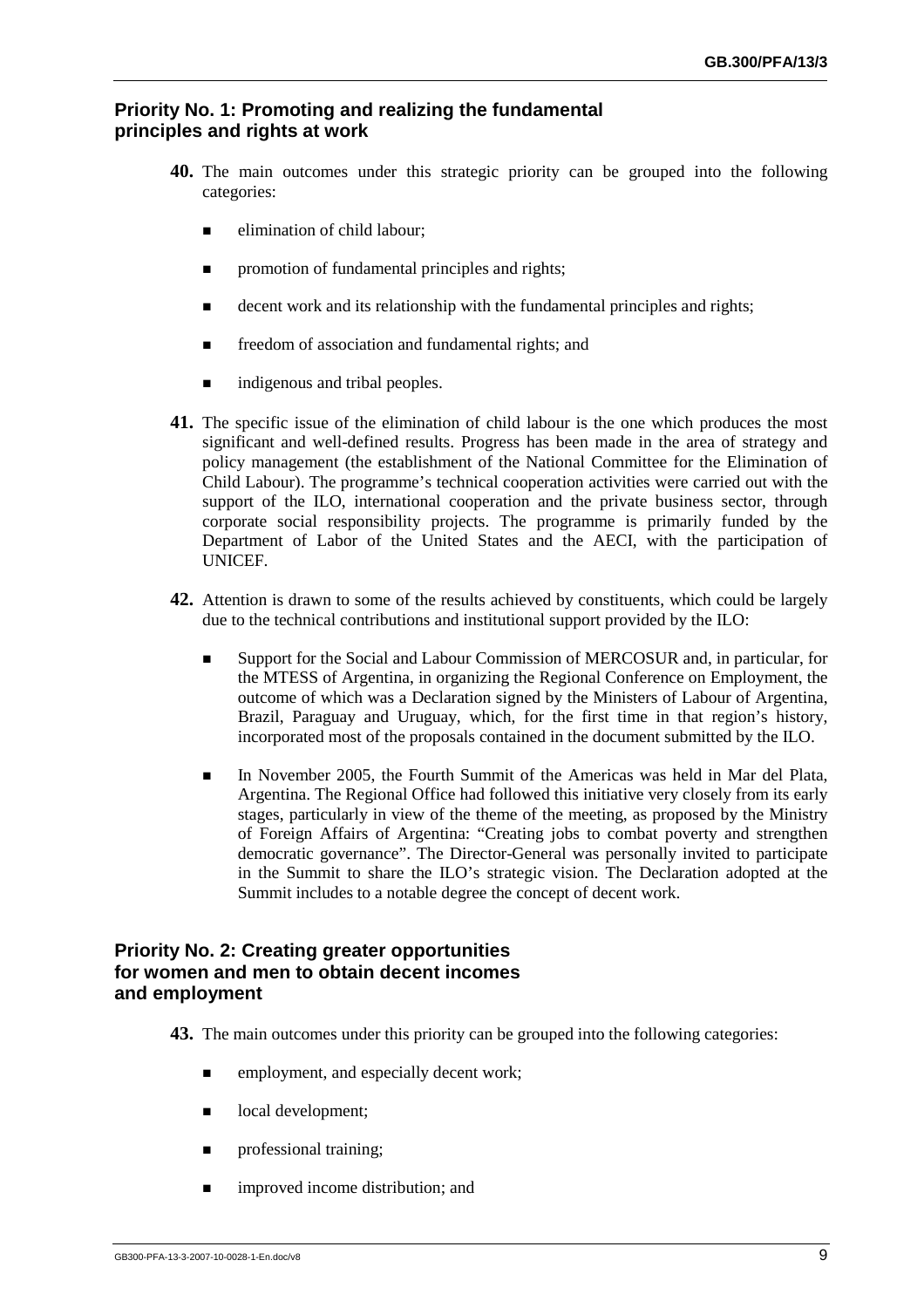- **Exercise 2** gender mainstreaming.
- **44.** Decent work has been the key focus of the work of the ILO Office in Argentina. Accordingly, besides the important policy outcomes achieved under this priority – including the introduction of this concept at the political and technical levels – the progress made in the area of employment, and particularly decent work, may be considered its most important achievements. This concept was incorporated at an early stage in the initial technical cooperation activities and was further strengthened in the National Decent Work Programme. The outcomes relating to local development and vocational training may be linked with employment and decent work, because they are aimed at improving the conditions and quality of employment and are among the proposed components of the AREA programme.
- **45.** *Italia Lavoro* provided its expertise and experience during the creation of job centres and more than 50 per cent of the programme's resources were earmarked for this purpose. The remaining resources, for training and local development, were channelled towards expanding job opportunities.

## **Priority No. 3: Improving the coverage and effectiveness of social protection**

- **46.** The main outcomes under this strategic priority can be grouped into the following categories:
	- social security and the welfare system;
	- non-registered and informal sector employment;
	- **I** labour inspection;
	- $\blacksquare$  unemployment benefits; and
	- ! occupational health and safety.
- **47.** Significant results have been achieved through activities relating to labour inspection, unemployment benefits and the regularization of non-registered employment. Emphasis has been placed on the attainments in the areas of social security and the welfare system, in particular by the Social Security Office of the MTESS, which has described them as a significant contribution to its institution-building efforts, comprising a range of technical assistance, research and training activities, workshops and, in particular, activities to transfer the ILO's knowledge and tools to the Ministry.

## **Priority No. 4: Strengthening tripartism and social dialogue**

- **48.** The main outcomes under this strategic priority can be grouped into the following categories:
	- social dialogue;
	- ! strengthening workers' and employers' organizations; and
	- $\blacksquare$  promoting collective bargaining.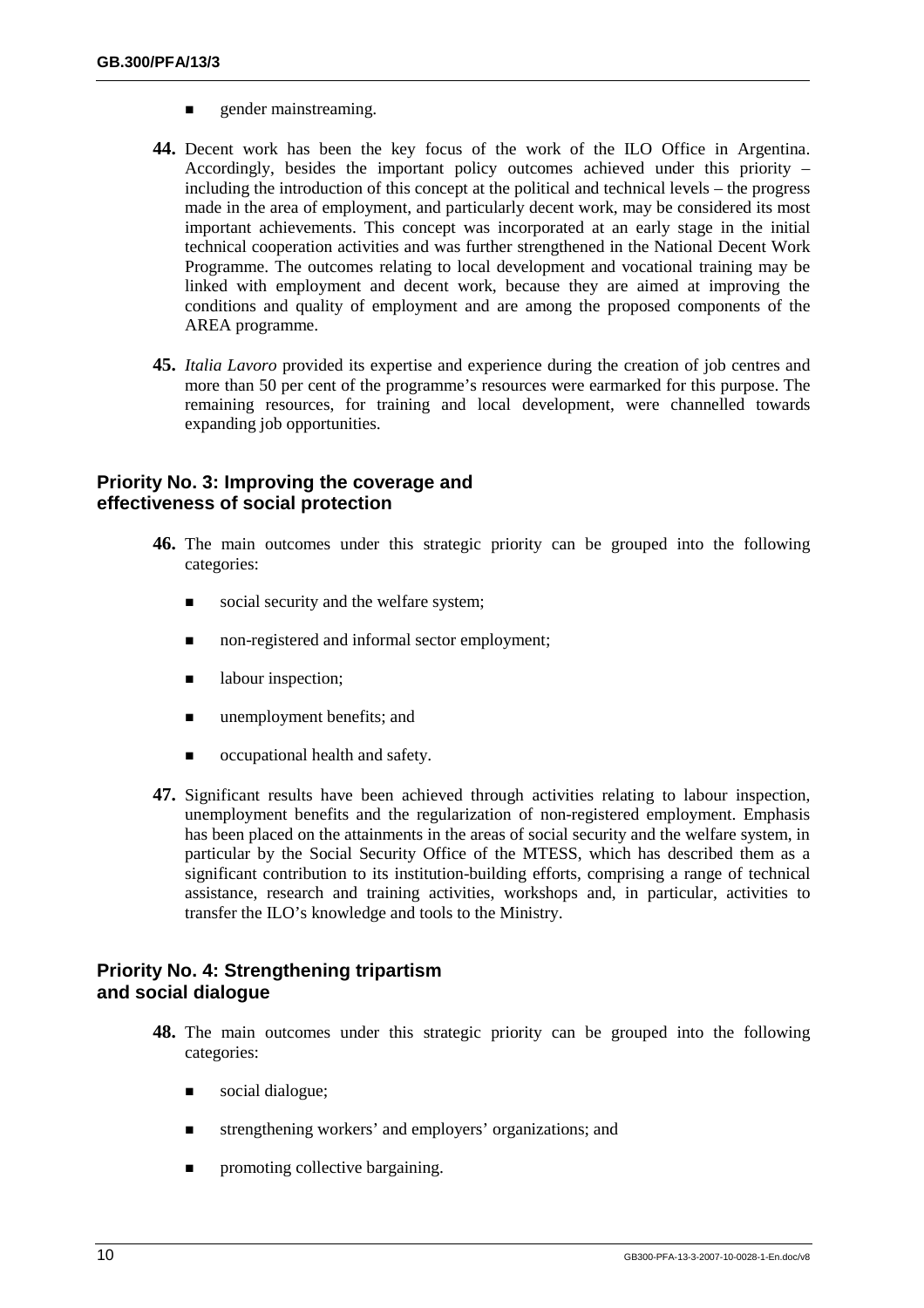**49.** The most significant results relating to social dialogue were in the area of strategy and policy. The ILO's participation in the Argentinian dialogue was important not only in terms of its contribution to the overall goals but also because it gave rise to the subsequent development of technical cooperation. The breakdown of the social dialogue for broad political reasons meant that the ILO no longer had any connection with the macroeconomic issues influencing labour and the factors which had an impact on its tripartite action.

## **VI. Lessons learned and recommendations**

- **50.** From the above, it may be concluded that the relationship between Argentina and the ILO during the evaluation period ended on a very positive note and set the scene for a new era with very different characteristics.
- **51.** Although Argentina has come through its economic crisis, there are significant aftereffects, including such problems as the imbalances in income distribution, job insecurity and non-registered employment.
- **52.** Prior to the election of a new Government, a new decent work programme will be developed which will no longer benefit from the extraordinary contributions allocated in response to the crisis. It is the hope of both the ILO and Argentina, however, that the issue will be accorded as much relevance as it was during the evaluation period.
- **53.** In sum, the success of Argentina's economic and social activities was facilitated by the activities of the ILO, which took a risk that paid off with its initial decision to support Argentina during the crisis.
- **54.** The following lessons should be considered in the preparation of the next DWCP:
	- ! Although the results can be evaluated qualitatively, a quantitative analysis would be impossible, given that the results are so broad and are sometimes hard to separate from the overall macroeconomic objectives of the Government of Argentina.
	- ! The same can be said of some of the performance indicators used to follow up on the application of the country programme. It has been noted on various occasions that there is a shortage of information on the use of the technical and financial resources provided by various ILO missions in support of the programme.
	- ! As has been noted above, it would seem impossible to increase the level of political importance that has been attached by the public to the joint objectives of the country and the ILO, which is why efforts will need to be made to maintain the current momentum and to continue to take full advantage of whatever opportunities for action that may arise.
	- ! If the programmes are to be adequate, the officials at all levels who choose to take action in the future should have technical and human skills that meet the country's needs.
	- **I.** The ILO Office in Buenos Aires lacks technical staff to participate in discussions on the programmes, which is a task that calls for a permanent specialist. For this reason, and because the Office is currently very small, its internal structure should be reviewed with a view to making optimal use of resources.
	- ! Striking a greater balance between funding sources and the corresponding organizational structures is an important consideration, given the current imbalance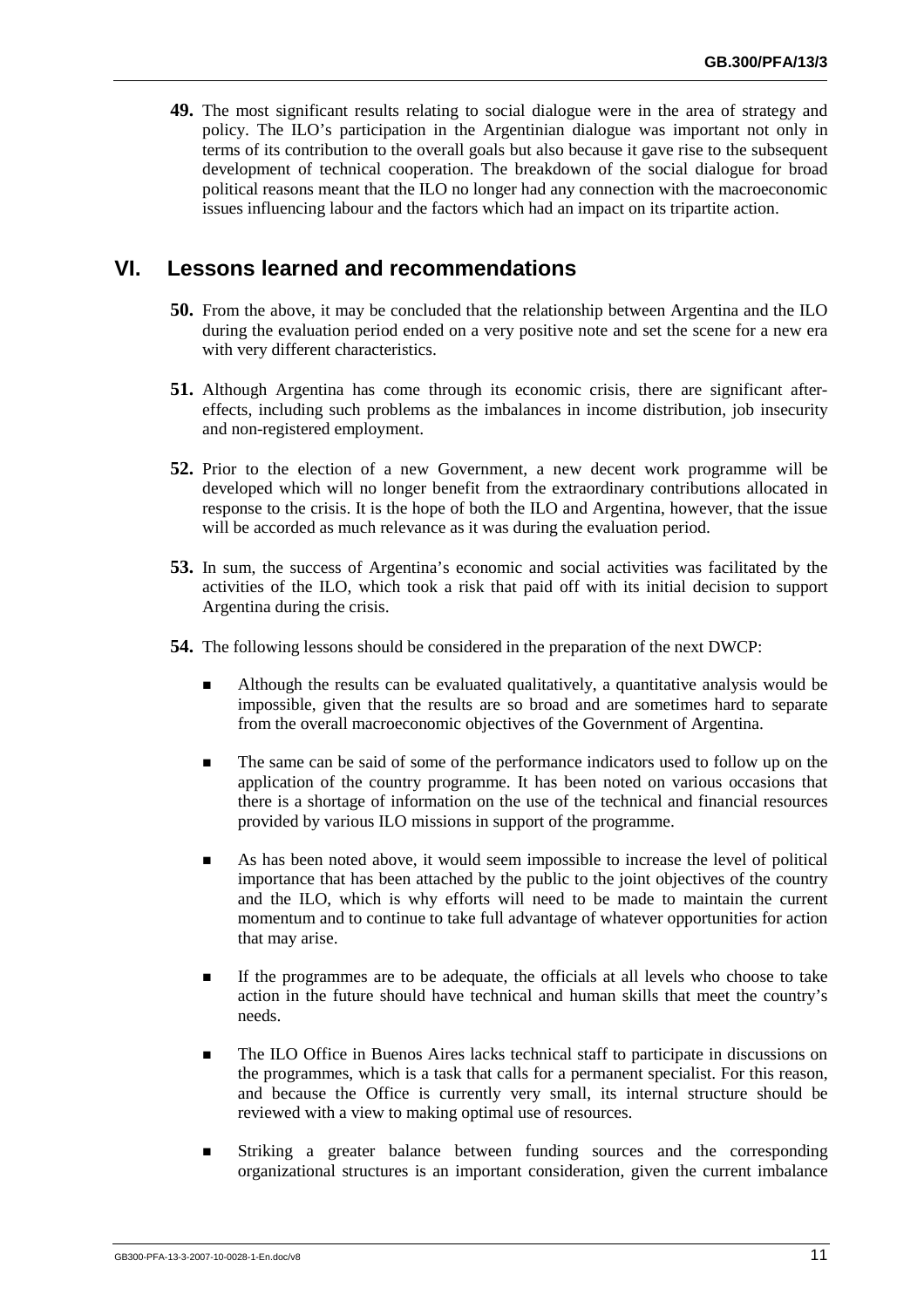between sources of regular funding and extraordinary funding for technical cooperation. The resources of the AREA programme are currently greater than those of the rest of the Office, which could, if the situation continues, mean the end of the AREA programme as an independent programme, which would be the product of circumstance rather than a carefully thought-out decision.

- **In all Not only is it important to secure funding, it is also important to try to ensure that** such funding is regular, so as not to hamper the efficient use of funds, as has happened in the past.
- ! It is, of course, very important to explore the possibility of funding from other sources. This might initially include, for example, existing or future loans from international financial institutions. There is some experience in this regard, such as in the case of the Programme for Unemployed Heads of Household in the Ministry of Labour, although this could be extended to include the funding from this source granted to the Ministry of Social Development and the Ministry of Economy and Production for areas such as poverty, small and medium enterprises and local development.
- ! The ILO Office should have a clear and transparent coverage policy, setting tangible objectives with regard to the different target populations; accordingly, the programmes will take this into account and will be introduced on the basis of their own priorities.
- **55.** In addition to taking into account the lessons set out above, some priority recommendations are set out below for consideration and possible approval by the Governing Body:

#### **Recommendations**

#### **Monitoring and evaluating the results of the DWCP**

- (1) Training technical staff and constituents to apply the new procedures and methods adopted by the ILO in relation to the planning, implementation, monitoring and evaluation of DWCPs and their technical support activities requires a more strategic focus, in the framework of an institutional training plan on results-based management.
- (2) A better record needs to be kept of the budgetary resources allocated for programme support by technical missions. This will make it possible to improve documentation of the ILO's technical and budgetary support to the country.

#### **Organizational and institutional aspects**

- (3) The success of the technical assistance programme for constituents within the framework of the National Decent Work Programme will generate greater demand for ILO assistance. The Office should conduct an analysis of its installed capacity in order to be able to respond to future requests for cooperation.
- (4) The ILO Office in Buenos Aires lacks technical staff to participate in discussions on the programmes, which is a task that calls for a permanent specialist. For this reason, and because the Office is currently very small, its internal structure should be reviewed with a view to making optimal use of resources.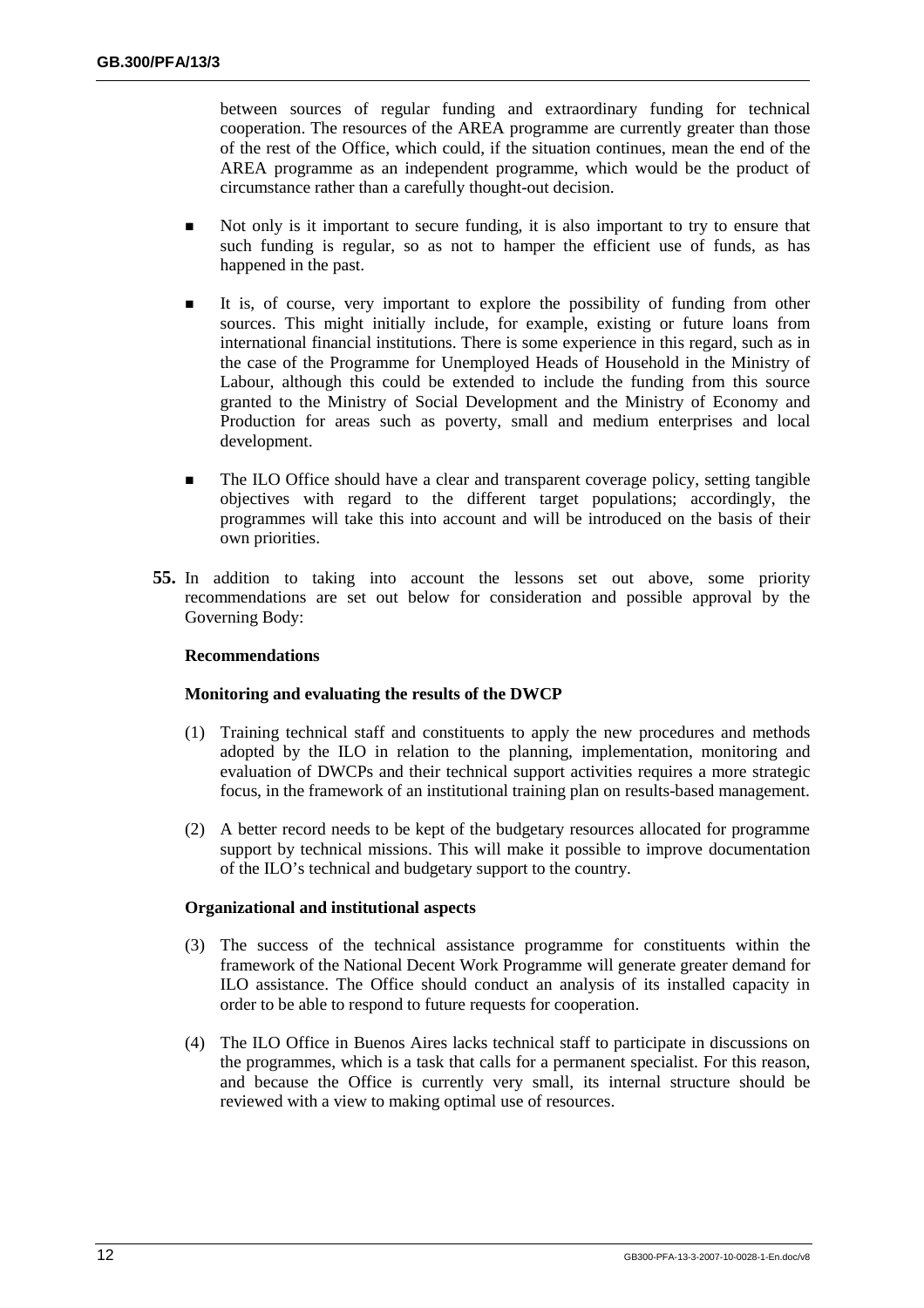#### **Technical cooperation programmes**

- (5) Ensure that the ILO Office receives sufficient funding to meet its obligations to oversee all the projects under the DWCP, including the cooperation programmes funded with extra-budgetary resources.
- (6) The ILO Office in Argentina needs to develop a strategy to increase and diversify its sources of extra-budgetary funding, if it is to continue to count on programme support as significant as that provided through Italian cooperation efforts.

#### **Links with other partners**

In view of the diminished availability of resources, it is essential to coordinate with the United Nations system and other international cooperation bodies to maximize resources. There have been some mandates to this effect, which is why it is imperative to overcome local resistance that, sometimes as a result of inactivity, hampers coordination.

- (7) The DWCP should include an action plan to identify and facilitate access to funding in the form of loans from international financial institutions (such as the World Bank and the Inter-American Development Bank) with technical assistance components on the issues discussed in this document, such as local development, strengthening trade unions and productive partnerships.
- (8) Increased participation of the CGT and the UIA in the management of the programme would be welcome, through consultations with both organizations on their priorities.

#### **Comments by the Office on the evaluation**

- **56.** The Office welcomes the independent evaluation of the ILO country programme for Argentina: 2001–06 and the conclusions and recommendations set out in this executive summary.
- **57.** Mindful of the importance of bolstering monitoring and evaluation systems, the Office endorses the first and second recommendations and reports that it has begun various activities that should lead to their fulfilment. These activities are intended to train officials in the programming units and specialists in the offices throughout the region so that they can pass on the ILO's planning methods and instruments to constituents.
- **58.** The third recommendation is already being implemented in so far as the technical assistance activities and missions are linked, in the strategic budget, to each of the target results for the country programme, which are based on the priorities fixed in the respective Decent Work Country Programmes.
- **59.** The Regional Office has established a regional DWCP support group, through which the area offices are able to request multidisciplinary support in the areas of specialization that they require, which will address the suggestion made in the fourth recommendation. In addition to this, the Subregional Office for the south cone of Latin America provides constant support for the technical needs of the Office in Argentina through its team of specialists.
- **60.** With regard to the fifth recommendation, the technical capacity of the Programming and Regional Technical Cooperation Unit will be increased with the appointment of a programme and project evaluation and follow-up specialist in order to cope with the demands for support placed on the offices throughout the region.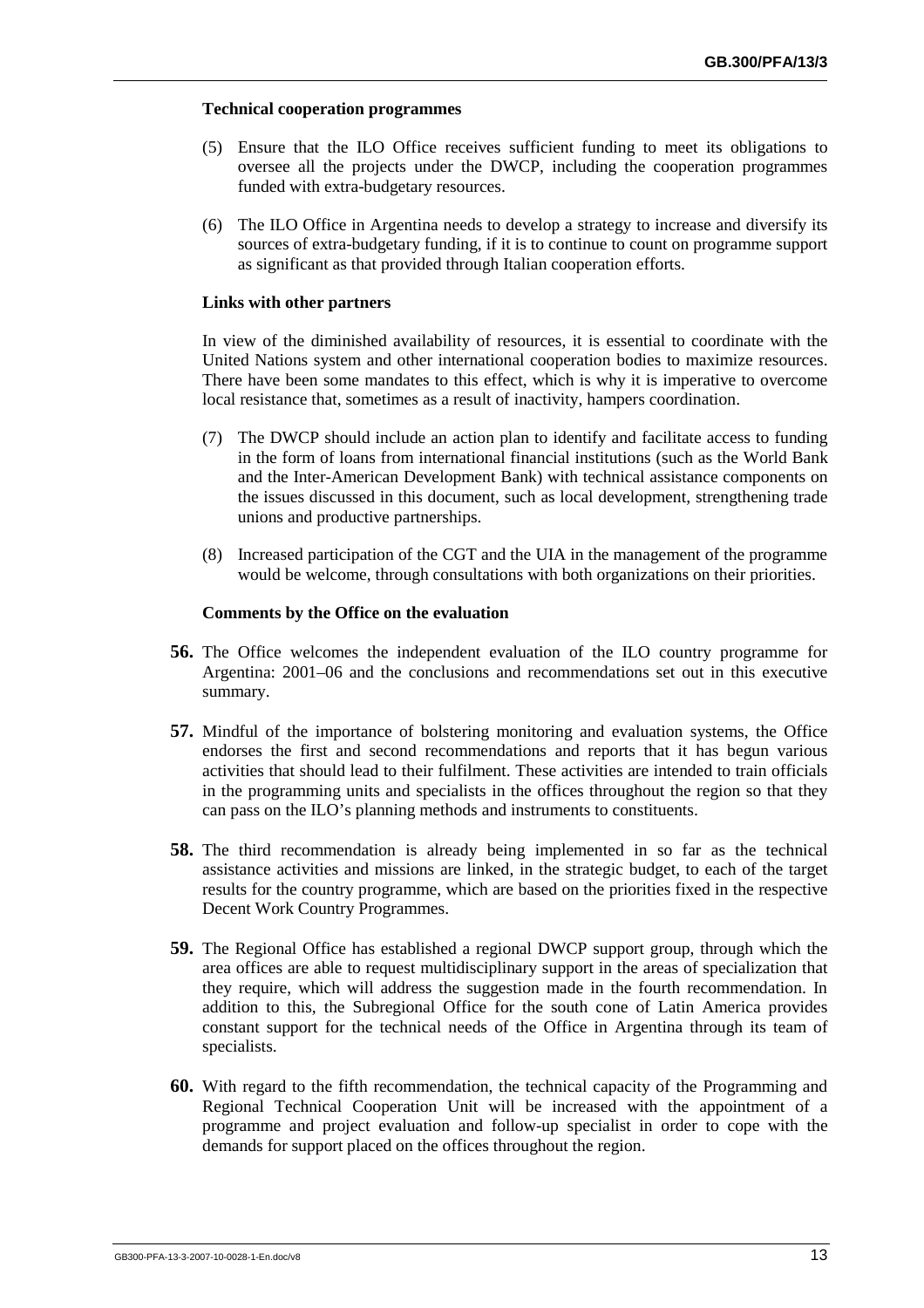- **61.** The Office states that the use of resources from other cooperation institutions is being explored at different levels. Furthermore, a strategy has been implemented to enhance capacities for mobilizing extra-budgetary resources, in accordance with the sixth and seventh recommendations.
- **62.** The Office agrees that the implementation of programmes providing training in design, monitoring and evaluation, which have already been scheduled, will have a positive impact on the ability to establish and define better projects and will provide input for the next DWCP. The Office has already begun the capacity building referred to in the first recommendation.
- **63.** The Office fully endorses the eighth recommendation on the opportunity provided by the drafting of the next DWCP to involve the employers' and workers' organizations more directly. The Office proposes taking the Decent Work Agenda as the yardstick in decisions on the assistance that the ILO provides to countries.
- **64.** *The Committee may wish to recommend to the Governing Body that it request the Director-General to take into consideration the above findings and recommendations, together with the deliberations of the Committee, for continuing support to Argentina through the ILO's DWCP.*

Geneva, 16 October 2007.

*Point for decision:* Paragraph 64.